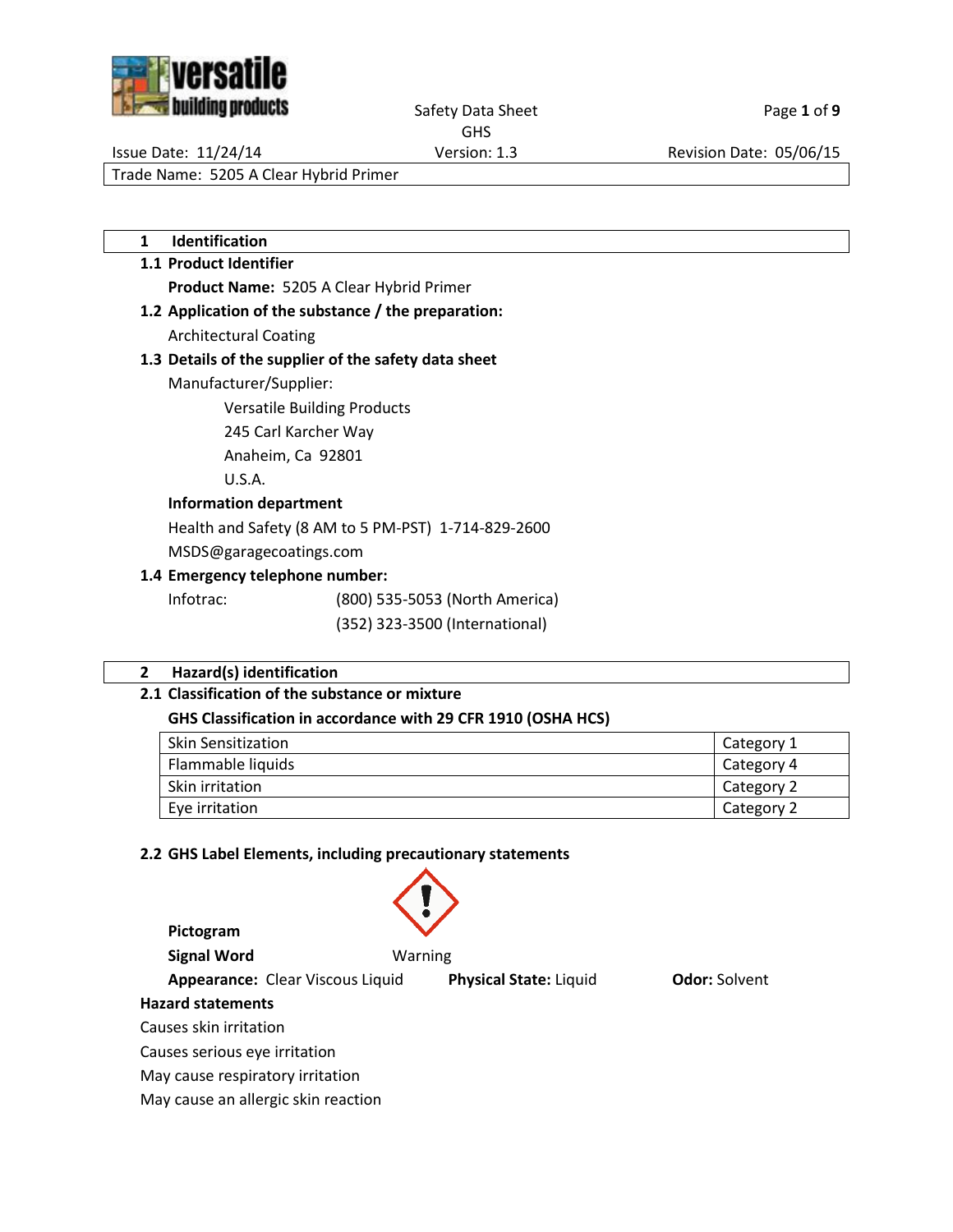

Safety Data Sheet Page 2 of 9 GHS

Issue Date: 11/24/14 Version: 1.3 Revision Date: 05/06/15

Trade Name: 5205 A Clear Hybrid Primer

Combustible liquid

#### **Precautionary statement(s) - Prevention**

Avoid breathing dust/fume/gas/mist/vapours/spray Wash hands thoroughly after handling Wear protective gloves/protective clothing/eye protection/face protection

#### **Precautionary statement(s) - Response**

IF SWALLOWED: rinse mouth. Do NOT induce vomiting. IF ON SKIN (or hair): Remove/ Take off immediately all contaminated clothing. Rinse skin with water/ shower. IF INHALED: Remove victim to fresh air and keep at rest in a position comfortable for breathing.

IF IN EYES: Rinse cautiously with water for several minutes. Remove contact lenses, if present and easy to do. Continue rinsing.

Call a POISON CENTER or doctor/ physician if you feel unwell.

If skin irritation or rash occurs: Get medical advice/ attention.

If eye irritation persists: Get medical advice/ attention.

Take off contaminated clothing and wash before reuse.

In case of fire: Use dry sand, dry chemical or alcohol-resistant foam for extinction. Collect spillage.

### **Precautionary statement(s) - Storage**

Store in a well-ventilated place. Keep container tightly closed. Store in a well-ventilated place. Keep cool.

#### **Precautionary statement(s) - Disposal**

Disposal of contents/container to be specified in accordance with regulations.

### **2.3 Hazards not otherwise classified (HNOC) or not covered by GHS –**

**Combustible** Severe eye irritant Severe respiratory irritant May cause sensitization by skin contact

|  | Composition/information on ingredients |  |
|--|----------------------------------------|--|
|--|----------------------------------------|--|

### **3.1 Mixtures**

| <b>Chemical Name</b>                | <b>CAS Number</b> | %         |
|-------------------------------------|-------------------|-----------|
| <b>Secondary diamines</b>           | Not Available     | $30 - 50$ |
| 4-Chloro- $a,a,a$ -trifluorotoluene | 98-56-6           | 50-70     |

### **4 First-aid measures**

#### **4.1 Description of first aid measures**

#### **General advice**

Seek medical advice. If breathing has stopped or is labored, give assisted respirations. Supplemental oxygen may be indicated. If the heart has stopped, trained personnel should begin cardiopulmonary resuscitation immediately.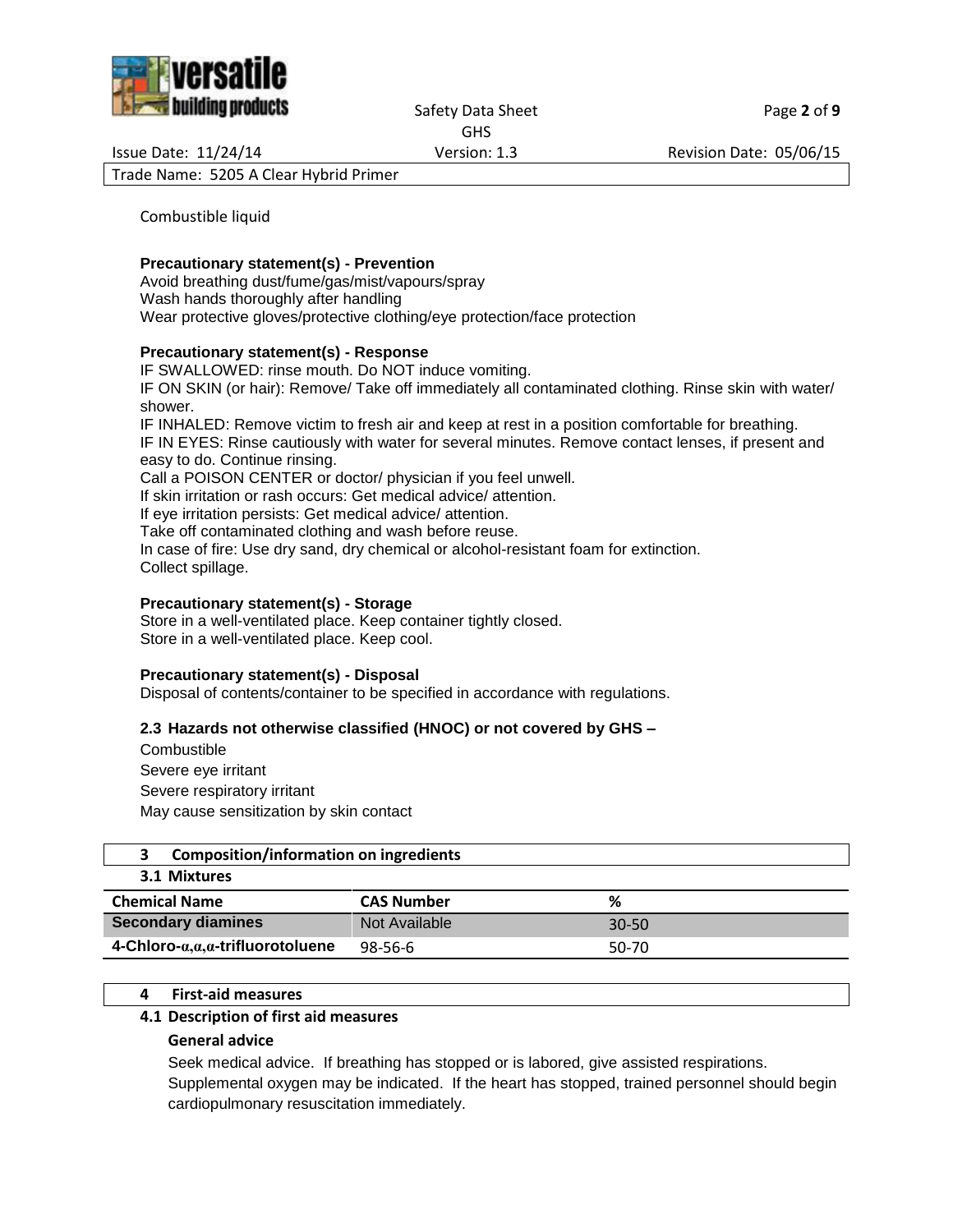

#### Safety Data Sheet Page 3 of 9 GHS

Issue Date: 11/24/14 Version: 1.3 Revision Date: 05/06/15

Trade Name: 5205 A Clear Hybrid Primer

# **After inhalation:**

If breathed in, move person into fresh air. If not breathing, give artificial respiration. Consult a physician.

# **After skin contact:**

Take off contaminated clothing and shoes immediately. Wash off with soap and plenty of water. Take victim immediately to hospital. Consult a physician.

# **After eye contact:**

Rinse thoroughly with plenty of water for at least 15 minutes and consult a physician. Continue rinsing eyes during transport to hospital.

# **After swallowing:**

Do NOT induce vomiting. Never give anything by mouth to an unconscious person. Rinse mouth with water. Consult a physician.

# **4.2 Most important symptoms/effects, acute and delayed:**

Repeated and/or prolonged exposure to low concentrations of vapors and/or aerosols may cause: Sore throat, eye disease, skin disorders, allergies, asthma, and neurological disorders.

# **4.3 Indication of immediate medical attention and special treatment needed**

# **5 Firefighting Measures**

# **5.1 Extinguishing media**

# **Suitable extinguishing media**

For small (incipient) fires, use media such as "alcohol" foam, dry chemical, or carbon dioxide. For large fires, apply water from as far as possible. Use very large quantities (flooding) of water applied as a mist or spray; solid streams of water may be ineffective. Cool all affected containers with flooding quantities of water.

# **5.2 Special hazards arising from the substance or mixture**

Incomplete combustion may form carbon monoxide. May generate ammonia gas. May generate toxic nitrogen oxide gases. Burning produces noxious and toxic fumes. Downwind personnel must be evacuated.

# **5.3 Advice for firefighters**

Wear self-contained breathing apparatus for firefighting if necessary.

# **5.4 Further information**

Do not allow run-off from firefighting to enter drains or water courses. Fire residues and contaminated fire extinguishing water must be disposed of in accordance with local regulations.

# **6 Accidental release measures**

# **6.1 Personal precautions, protective equipment and emergency procedures**

Use personal protective equipment. Avoid breathing vapours, mist or gas. Ensure adequate ventilation. Remove all sources of ignition. Evacuate personnel to safe areas. Beware of vapours accumulating to form explosive concentrations. Vapours can accumulate in low areas. For personal protection see section 8.

## **6.2 Environmental precautions**

Prevent further leakage or spillage if safe to do so. Do not let product enter drains. Discharge into the environment must be avoided.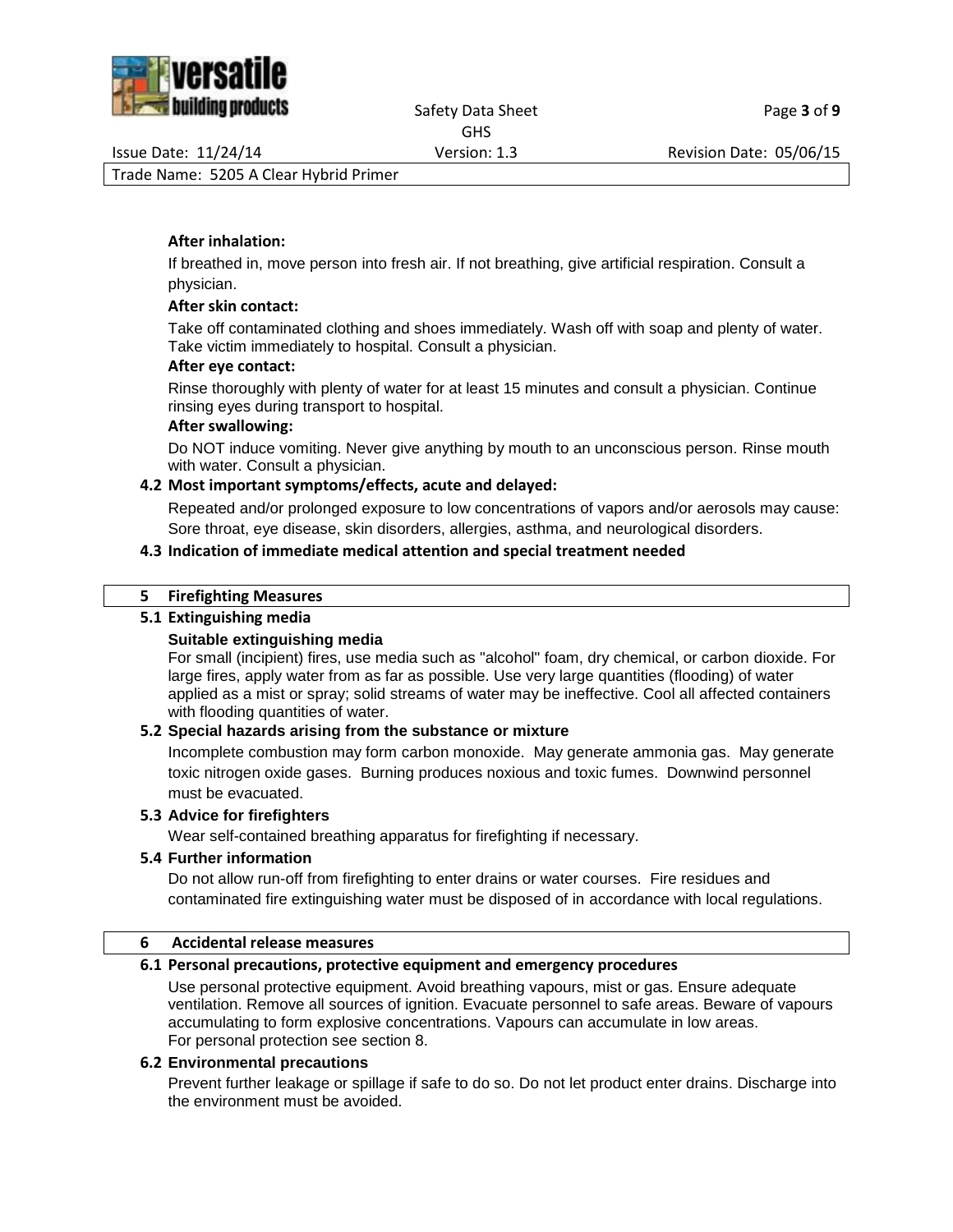

# Safety Data Sheet Page 4 of 9

GHS

Issue Date: 11/24/14 Version: 1.3 Revision Date: 05/06/15

Trade Name: 5205 A Clear Hybrid Primer

### **6.3 Methods and materials for containment and cleaning up**

Soak up with inert absorbent material and dispose of as hazardous waste. Keep in suitable, closed containers for disposal.

## **6.4 Reference to other sections**

For disposal see section 13.

#### 7 **Handling and storage**

### **7.1 Precautions for safe handling**

Avoid contact with skin and eyes. Avoid inhalation of vapour or mist. Keep away from sources of ignition - No smoking. Take measures to prevent the buildup of electrostatic charge.

For precautions see section 2.2.

#### **7.2 Conditions for safe storage, including any incompatibilities**

Store in cool place. Keep container tightly closed in a dry and well-ventilated place. Containers which are opened must be carefully resealed and kept upright to prevent leakage.

### **7.3 Specific end use(s)**

Apart from the uses mentioned in section 1.2 no other specific uses are stipulated

## 8 **Exposure controls/personal protection**

#### 8.1 **Control parameters**

#### **Components with workplace control parameters**

None

#### 8.2 **Exposure controls**

#### **Appropriate engineering controls**

Handle in accordance with good industrial hygiene and safety practice. Wash hands before breaks and at the end of workday.

#### **Personal protective equipment**

#### **Eye/face protection**

Tightly fitting safety goggles. Faceshield (8-inch minimum). Use equipment for eye protection tested and approved under appropriate government standards such as NIOSH (US) or EN 166(EU).

#### **Skin protection**

Handle with gloves. Gloves must be inspected prior to use. Use proper glove removal technique (without touching glove's outer surface) to avoid skin contact with this product. Dispose of contaminated gloves after use in accordance with applicable laws and good laboratory practices. Wash and dry hands.

If used in solution, or mixed with other substances, and under conditions which differ from EN 374, contact the supplier of the CE approved gloves. This recommendation is advisory only and must be evaluated by an industrial hygienist and safety officer familiar with the specific situation of anticipated use by our customers. It should not be construed as offering an approval for any specific use scenario.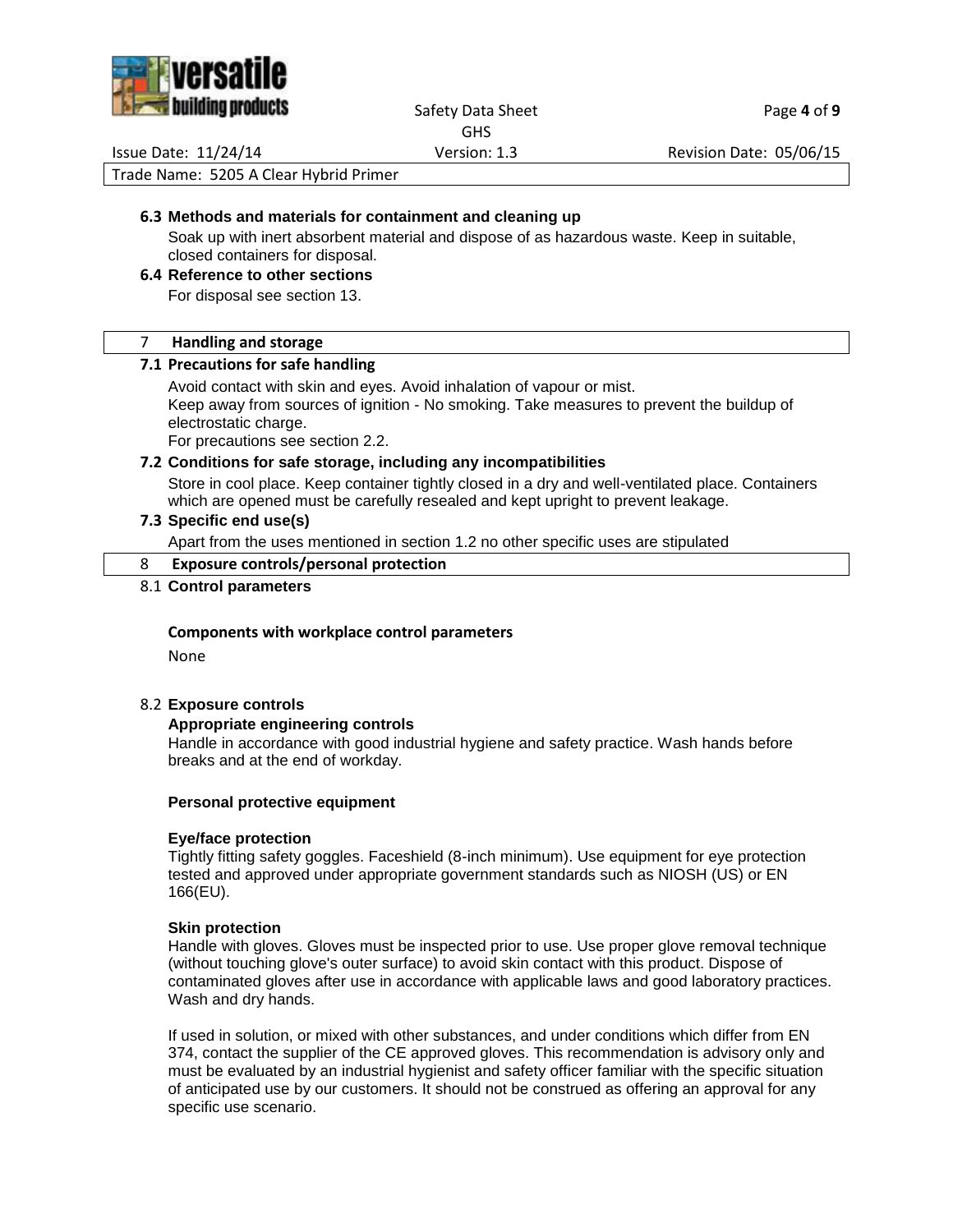

#### Safety Data Sheet Page 5 of 9 GHS

Issue Date: 11/24/14 Version: 1.3 Revision Date: 05/06/15

Trade Name: 5205 A Clear Hybrid Primer

### **Body Protection**

Impervious clothing, Flame retardant antistatic protective clothing, The type of protective equipment must be selected according to the concentration and amount of the dangerous substance at the specific workplace.

### **Respiratory protection**

Where risk assessment shows air-purifying respirators are appropriate use a full-face respirator with multipurpose combination (US) or type ABEK (EN 14387) respirator cartridges as a backup to engineering controls.

If the respirator is the sole means of protection, use a full-face supplied air respirator. Use respirators and components tested and approved under appropriate government standards such as NIOSH (US) or CEN (EU).

#### **Control of environmental exposure**

Prevent further leakage or spillage if safe to do so. Do not let product enter drains.

| 9            | <b>Physical and Chemical Properties</b>                   |                             |
|--------------|-----------------------------------------------------------|-----------------------------|
|              | 9.1 Information on basic physical and chemical properties |                             |
| a)           | Appearance                                                | Form: Clear, viscous liquid |
|              |                                                           | Colour: Colorless           |
| b)           | <b>Odour</b>                                              | Solvent                     |
| C)           | <b>Odour Threshold</b>                                    | No data available           |
| d)           | pH                                                        | No data available           |
| e)           | Melting point/freezing point                              | No data available           |
| f)           | Initial boiling point and boiling range                   | No data available           |
| g)           | <b>Flash point</b>                                        | 172 °F (78 °C) - closed cup |
| h)           | <b>Evaporation rate</b>                                   | no data available           |
| i)           | <b>Flammability (solid/gas)</b>                           | no data available           |
| j)           | Upper/lower flammability or explosive limits              | no data available           |
| k)           | Vapour pressure                                           | No data available           |
| $\mathsf{I}$ | <b>Vapour density</b>                                     | No data available           |
| m)           | <b>Relative density</b>                                   | 1.187 g/cm3 at 25°C (77°F)  |
| n)           | <b>Water solubility</b>                                   | $< 0.1$ g/L                 |
| o)           | Partition coefficient: n-octanol/water                    | no data available           |
| p)           | <b>Auto-ignition temperature</b>                          | no data available           |
| q)           | <b>Decomposition temperature</b>                          | no data available           |
| r)           | <b>Viscosity</b>                                          | 50-150 CPS 25°C (77°F)      |
| s)           | <b>Explosive properties</b>                               | no data available           |
| t)           | <b>Oxidizing properties</b>                               | no data available           |

## **9.2 Other safety information**

No data available

## **10 Stability and reactivity**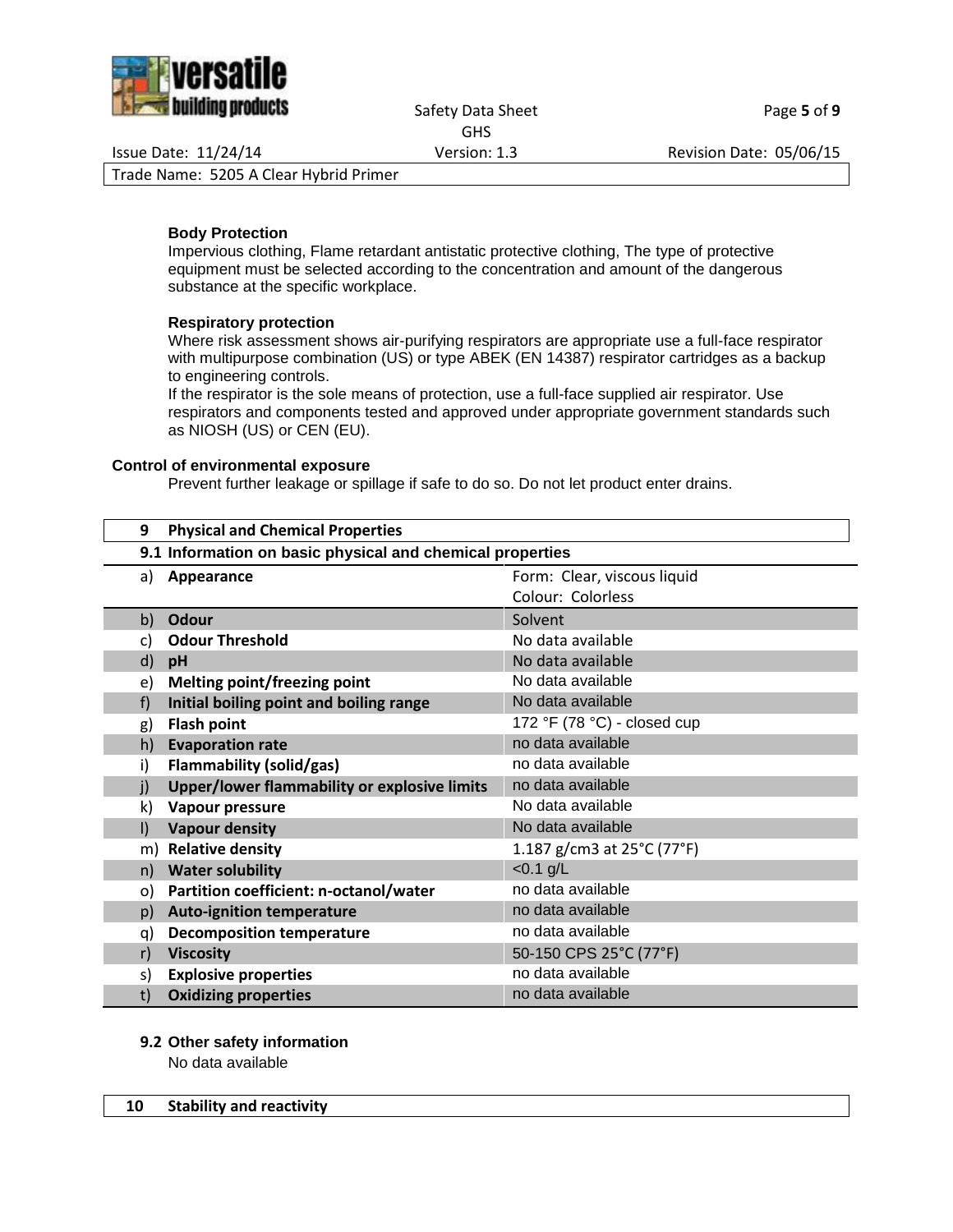

Safety Data Sheet Page 6 of 9

GHS

Issue Date: 11/24/14 <br>
Version: 1.3 Revision Date: 05/06/15

Trade Name: 5205 A Clear Hybrid Primer

|      | 10.1 Control parameters                                                                           |
|------|---------------------------------------------------------------------------------------------------|
|      | No data available                                                                                 |
|      | 10.2 Chemical stability                                                                           |
|      | Stable under recommended storage conditions.                                                      |
|      | 10.3 Possibility of hazardous reactions                                                           |
|      | No data available                                                                                 |
|      | 10.4 Conditions to avoid                                                                          |
|      | Heat, flames, sparks, and oxidizing agents.                                                       |
| 10.5 | Incompatible materials                                                                            |
|      | Reactive metals (Sodium, Calcium, Zinc, etc.)                                                     |
|      | Materials reactive with hydroxyl compounds                                                        |
|      | Organic acids (acetic acid, citric acid, etc.)                                                    |
|      | Mineral acids                                                                                     |
|      | Sodium hypochlorite                                                                               |
|      | Product slowly corrodes copper, aluminum, zince, and galvanized surfaces.                         |
|      | Reaction with peroxides may result in violent decomposition of peroxide possibly creating an      |
|      | explosion                                                                                         |
|      | Oxidizing agents                                                                                  |
|      | 10.6 Hazardous decomposition products                                                             |
|      | Nitric acid                                                                                       |
|      | Ammonia                                                                                           |
|      | Nitrogen oxides (NOx)<br>Nitrogen oxide can react with water vapors to form corrosive nitric acid |
|      | Carbon monoxide                                                                                   |
|      | Carbon dioxide (CO2)                                                                              |
|      | Aldehydes                                                                                         |
|      |                                                                                                   |

Flammable hydrocarbon fragments In the event of fire: see section 5

**11 Toxicological Information**

# **11.1 Information on likely routes of exposure**

| <b>Effects on Eye</b>     | Causes eye irritation  |
|---------------------------|------------------------|
| <b>Effects on Skin</b>    | Causes skin irritation |
| <b>Inhalation Effects</b> | No data available      |
| <b>Ingestion Effects</b>  | No data available      |

## **11.2 Information on physical, chemical and toxicological effects**

**Symptoms** Causes eye irritation. Causes skin irritation. Stomach ache, nausea, vomiting, dullness, vision disorder, and blindness.

**11.3 Delayed and immediate effects as well as chronic effects from short and long-term exposure Sensitization** Skin sensitizer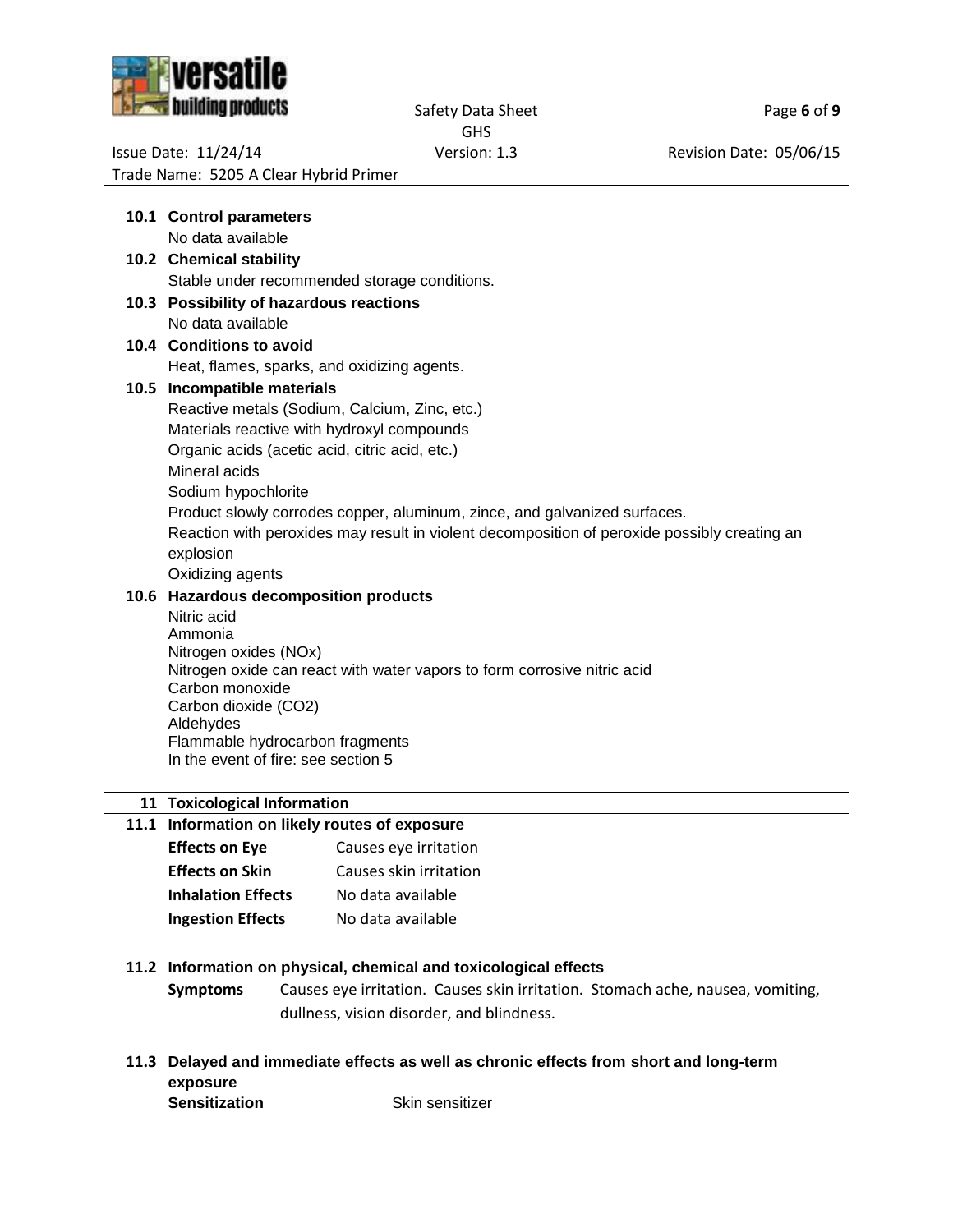

Safety Data Sheet Page **7** of 9

GHS

Issue Date: 11/24/14 Version: 1.3 Revision Date: 05/06/15

Trade Name: 5205 A Clear Hybrid Primer

**Germ cell mutagenicity** No data available<br> **Carcinogenicity** No data available **Carcinogenicity** No data available **Reproductive toxicity** No data available **STOT – Single exposure** No data available **STOT – Repeated exposure** No data available

**11.4 Numerical measures of toxicity – Product Not determined**

## **Additional Information**

To the best of our knowledge, the chemical, physical, and toxicological properties have not been thoroughly investigated.

### **12 Ecological information**

- **12.1 Aquatic Toxicity** No data available
- **12.2 Persistence and degradability** No data available
- **12.3 Bioaccumulative potential** No data available
- **12.4 Mobility in soil**

No data available

#### **12.5 Results of PBT and vPvB assessment**

PBT/vPvB assessment not available as chemical safety assessment not required/not conducted

#### **12.6 Other adverse effects**

An environmental hazard cannot be excluded in the event of unprofessional handling or disposal. Very toxic to aquatic life with long lasting effects.

#### **13 Disposal considerations**

### 13.1 **Waste treatment methods**

#### **Product**

Contact supplier if guidance is required.

#### **Contaminated packaging**

Dispose of container and unused contents in accordance with federal, state, and local requirements.

#### **14 Transport information**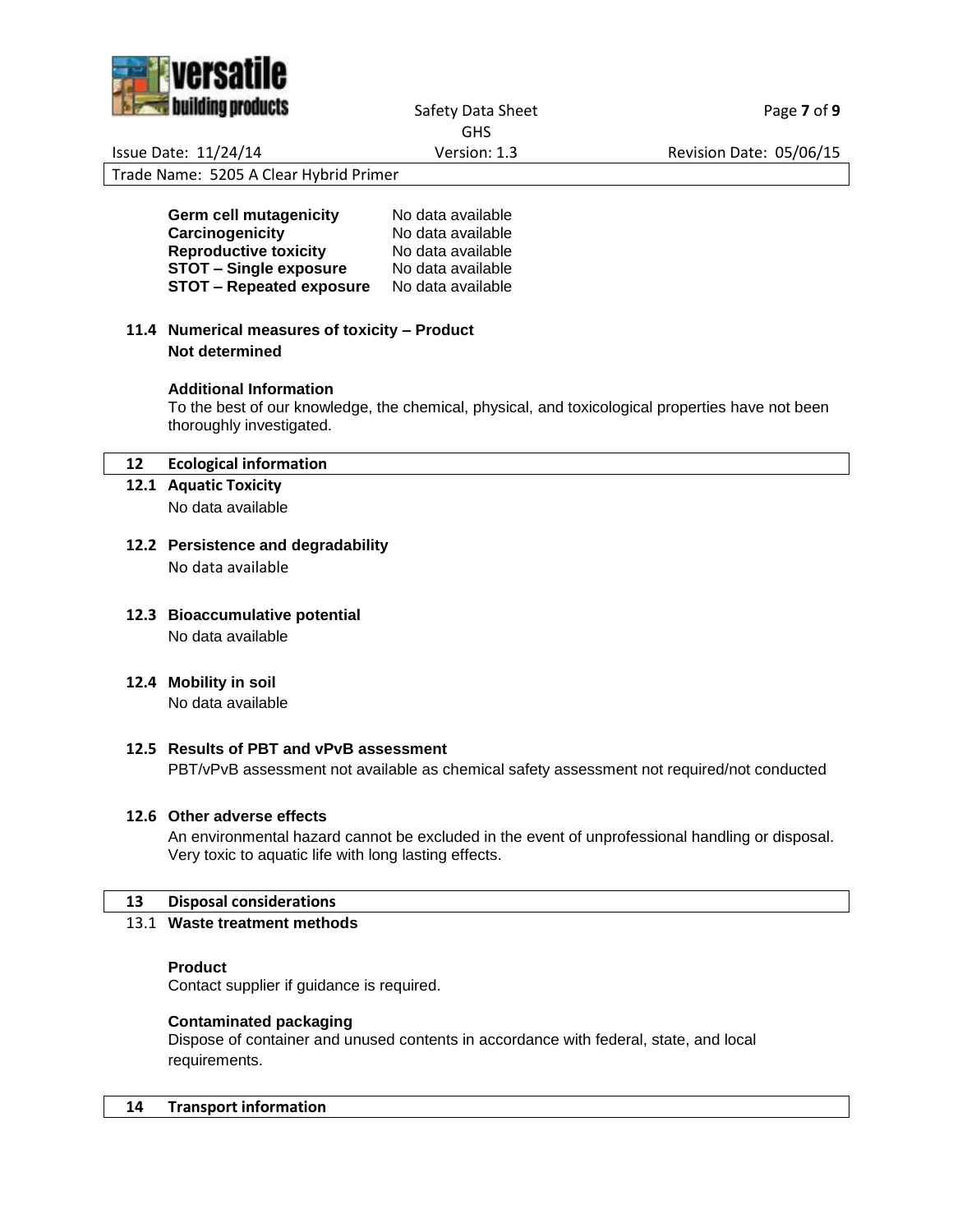

Safety Data Sheet Page 8 of 9

GHS

Issue Date: 11/24/14 Version: 1.3 Revision Date: 05/06/15

Trade Name: 5205 A Clear Hybrid Primer

**DOT (US)**

Not Dangerous Goods

**IMDG** Not Dangerous Goods

**IATA**

Not Dangerous Goods

#### **15 Regulatory information**

### **United States Regulatory Information**

#### **TSCA 8 (b) Inventory Status**

All Components are listed or exempt from listing on the Toxic Substances Control Act Inventory.

### **TSCA 12 (b) Export Notification**

None above reporting de minimus

### **SARA 302 Components**

SARA 302: No chemicals in this material are subject to the reporting requirements of SARA Title III, Section 302.

#### **SARA 313 Components**

SARA 313: This material does not contain any chemical components with known CAS numbers that exceed the threshold (De Minimis) reporting levels established by SARA Title III, Section 313.

#### **SARA 311/312 Hazards**

| Acute health hazard               | Yes |
|-----------------------------------|-----|
| Chronic health hazard             | N٥  |
| Fire hazard                       | N٥  |
| Sudden release of pressure hazard | N٥  |
| Reactive hazard                   | N٥  |
|                                   |     |

#### **California Prop. 65 Components**

This product does not contain any chemicals known to State of California to cause cancer, birth defects, or any other reproductive harm.

#### **Canada Regulatory Information**

### **CEPA DSL/NDSL Status:**

All components are listed on or are exempt from listing on the Domestic Substances List.

### **16 Other information**

Issue Date: 11-Nov-2014 Revision Date: 06-May-2015